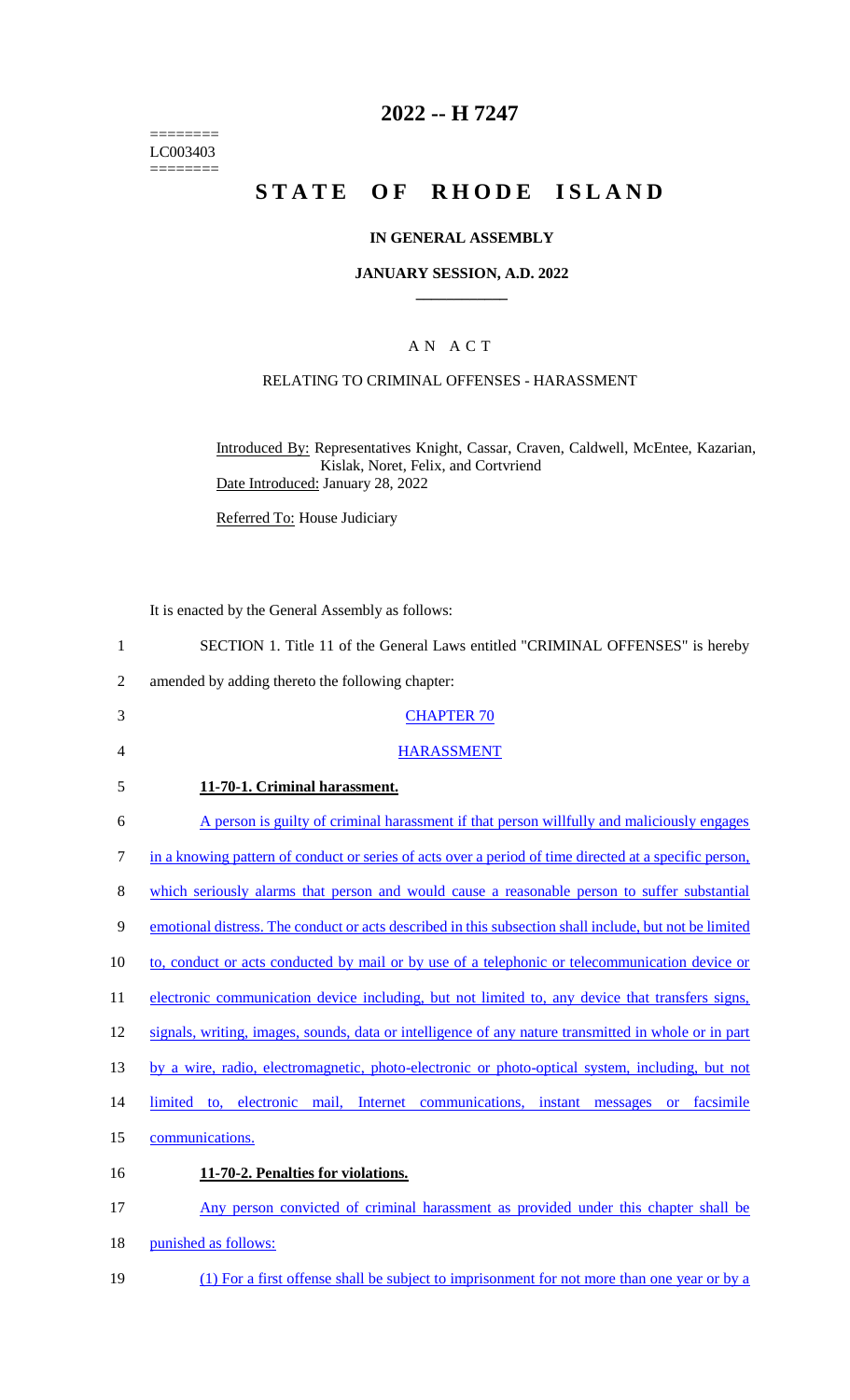1 fine of not more than five hundred dollars (\$500), or both. (2) For a second offense shall be subject to imprisonment for not more than three (3) years or by a fine of not more than one thousand dollars (\$1,000), or both. **11-70-3. Protective orders -- Penalty -- Jurisdiction.** (a) A person suffering from harassment may file a complaint in the district court requesting any order that will protect him or her from the harassment, including, but not limited to, the following: (1) Ordering that the defendant be restrained and enjoined from contacting, assaulting, molesting, or otherwise interfering with the plaintiff at home, on the street, or elsewhere; (2) Ordering the defendant to vacate the household forthwith, unless the defendant holds 11 sole legal interest in the household; and (3) Upon motion by the plaintiff, his or her address shall be released only at the discretion 13 of the district court judge. (b) Nothing in this section shall be construed to limit, expand, or in any way modify orders 15 issued under § 12-29-4 or § 15-5-19. (c) Nothing in this section shall limit a defendant's right under existing law to petition the 17 court at a later date for modification of the order. 18 (d) The court shall immediately notify the person suffering from harassment whose 19 complaint gave rise to the protective order and the law enforcement agency where the person restrained under this section resides of the hearing. (e) The person suffering from harassment, local law enforcement, and the person restrained 22 under this section shall all have an opportunity to be present and to testify when the court considers the petition. (f) No order shall issue under this section that would have the effect of compelling a 25 defendant who has the sole legal interest in a residence to vacate that residence. (g) The contempt order shall not be exclusive and shall not preclude any other available civil or criminal remedies. Any relief granted by the court shall be for a fixed period of time not to 28 exceed one year, at the expiration of which time the court may extend any order upon motion of 29 the plaintiff for such additional time as it deems necessary to protect the plaintiff from harassment. The court may modify its order at any time upon motion of either party. (h) Any violation of a protective order under this section of which the defendant has actual notice shall be a misdemeanor that shall be punished by a fine of not more than one thousand dollars 33 (\$1,000) or by imprisonment for not more than one year, or both. (i) Actual notice" means that the defendant has received a copy of the order by service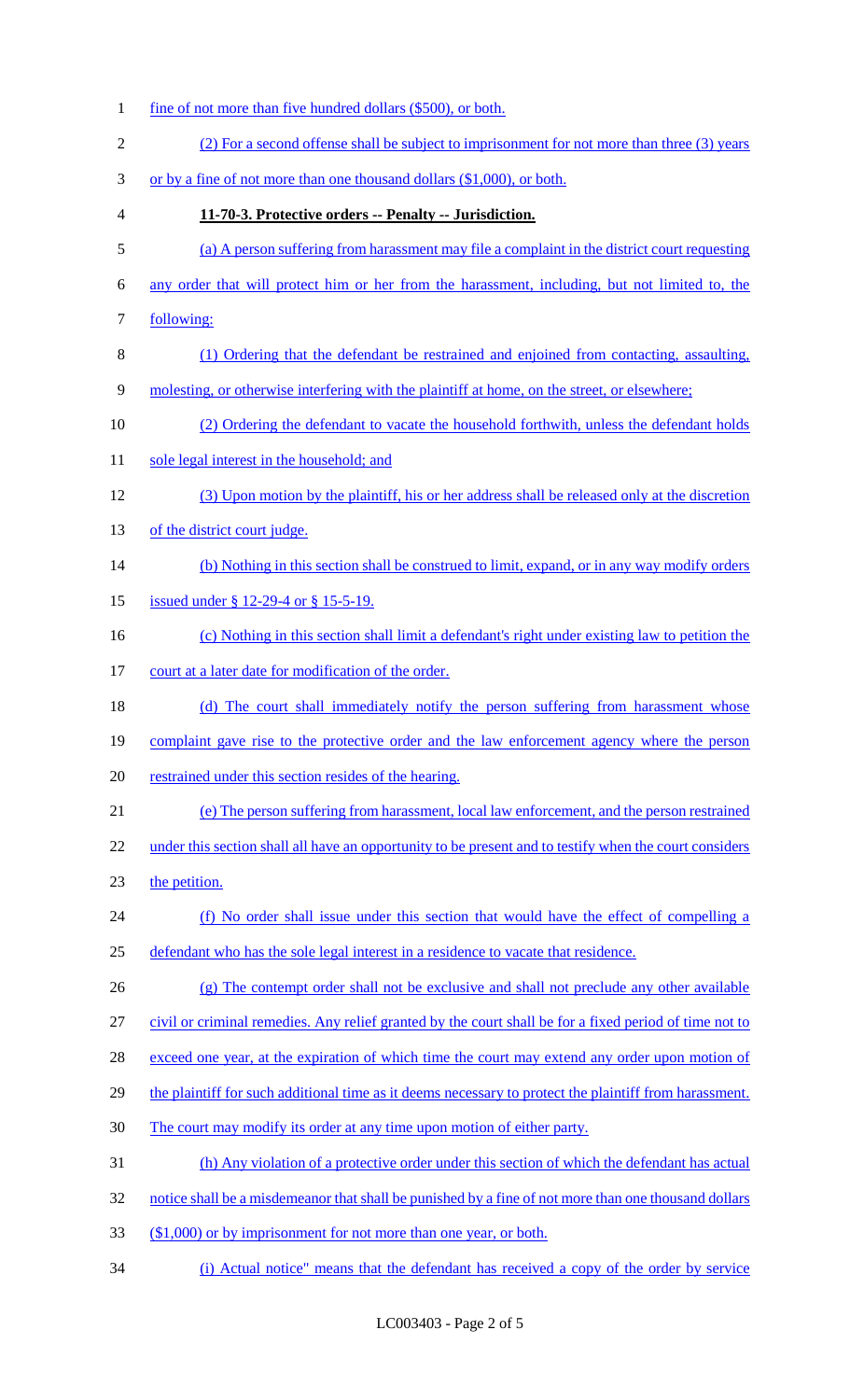- 1 thereof or by being handed a copy of the order by a police officer pursuant to  $\S$  8-8.1-5(d).
- (j) The district court shall have criminal jurisdiction over all violations of this chapter.
- SECTION 2. Section 11-52-4.2 of the General Laws in Chapter 11-52 entitled "Computer Crime" is hereby amended to read as follows:
- 

#### **11-52-4.2. Cyberstalking and cyberharassment prohibited.**

 (a) Whoever transmits any communication by computer or other electronic device to any person or causes any person to be contacted for the sole purpose of harassing that person or his or her family is guilty of a misdemeanor, and shall be punished by a fine of not more than five hundred dollars (\$500), by imprisonment for not more than one year, or both. For the purpose of this section, "harassing" means any knowing and willful course of conduct directed at a specific person which seriously alarms, annoys, or bothers the person, and which serves no legitimate purpose. The course of conduct must be of a kind that would cause a reasonable person to suffer substantial emotional distress, or be in fear of bodily injury. "Course of conduct" means a pattern of conduct composed of a series of acts over a period of time, evidencing a continuity of purpose. Constitutionally protected activity is not included within the meaning of "course of conduct."

 (b) A second or subsequent conviction under subsection (a) of this section shall be deemed 17 a felony punishable by imprisonment for not more than  $two (2)$  three (3) years, by a fine of not 18 more than six thousand dollars (\$6,000) one thousand dollars (\$1,000), or both.

 SECTION 3. Sections 11-59-1 and 11-59-2 of the General Laws in Chapter 11-59 entitled "Stalking" are hereby amended to read as follows:

#### **11-59-1. Definitions.**

For the purpose of this chapter:

 (1) "Course of conduct" means a pattern of conduct composed of a series of acts over a period of time, evidencing a continuity of purpose. Constitutionally protected activity is not included within the meaning of "course of conduct."

- 26 (2) "Harasses" means a knowing and willful course of conduct directed at a specific person 27 with the intent to seriously alarm, annoy, or bother the person, and which serves no legitimate 28 purpose. The course of conduct must be such as would cause a reasonable person to suffer substantial emotional distress, or be in fear of bodily injury.
- **11-59-2. Stalking prohibited.**
- (a) Any person who: (1) harasses another person; or (2) willfully, maliciously, and repeatedly follows another person with the intent to place that person in reasonable fear of bodily injury, is guilty of the crime of stalking.
- (b) Stalking shall be deemed a felony punishable by imprisonment for not more than five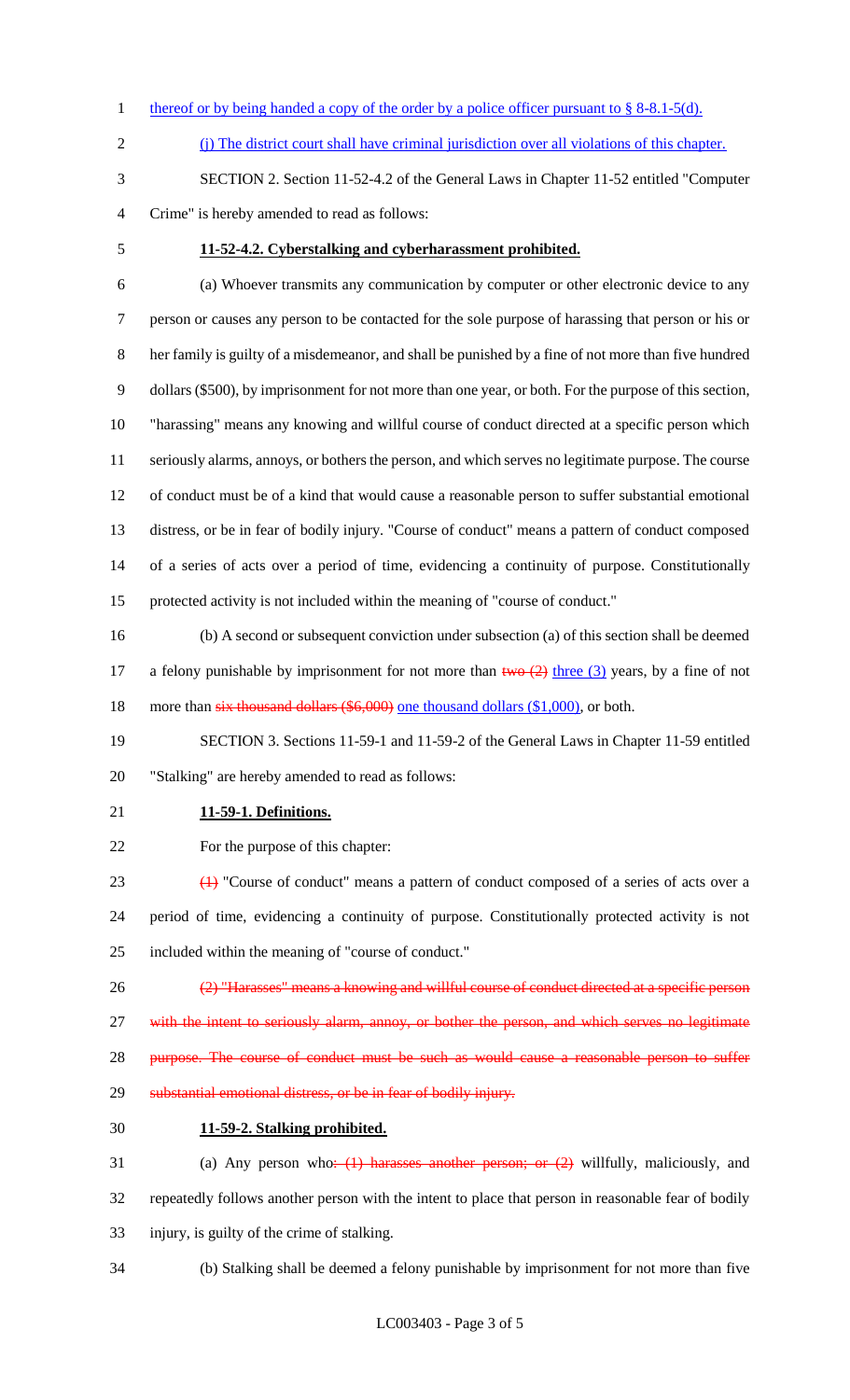1 (5) years, by a fine of not more than ten thousand dollars (\$10,000), or both.

2 SECTION 4. This act shall take effect upon passage.

======== LC003403  $=$